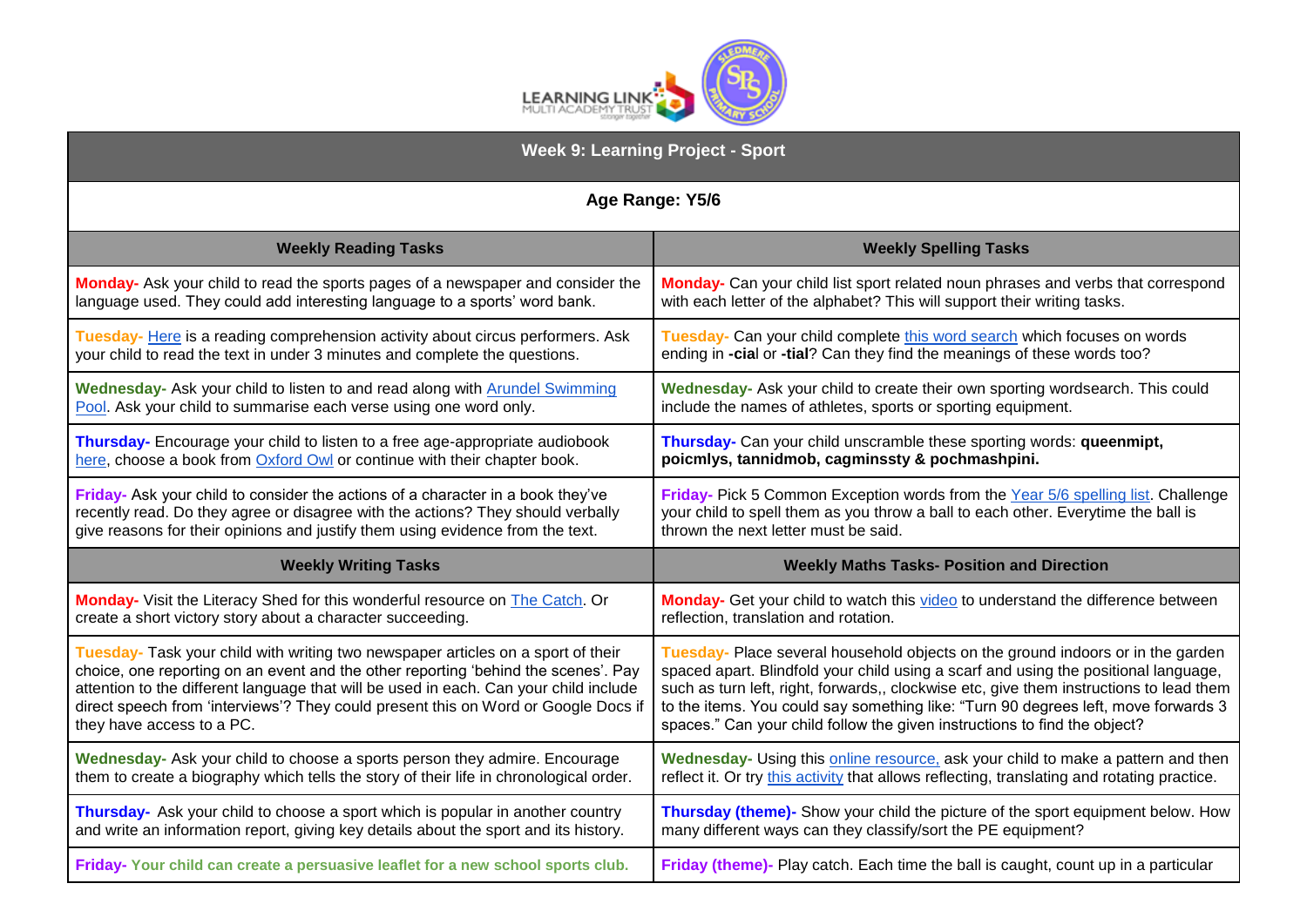**They should use persuasive language including modal verbs (e.g. will, should) and adverbs of possibility (certainly, probably)**.

multiple (this could be any number between 2 and 100). If the ball is dropped, start again. It can be made harder by spacing out or by giving a higher target number.

### **Learning Project - to be done throughout the week**

**The project this week aims to provide opportunities for your child to learn more about sports and games. Learning may focus on the history of sport, sporting-heroes, physical challenges and performance.** 

- Spor[t](https://kids.kiddle.co/Sport) Genius- Ask your child to research about [sporting history](https://kids.kiddle.co/Sport) and see how many different [facts](https://www.sportsforschools.org/interesting-facts/) they can find out about sports from the past. Ask them to create their own sporting trivia quiz which they can test out on members of the household. Or place different sporting events from the last 100 years onto a timeline.
- **Sporting Heroes- Get your child to select their favourite sporting star. Then they can draw a portrait of them in the style of the famous pop artist [Roy](https://www.tate.org.uk/kids/explore/who-is/who-roy-lichtenstein)  [Lichtenstein](https://www.tate.org.uk/kids/explore/who-is/who-roy-lichtenstein) using felt tip pens or paint. Share their creation at #TheLearningProjects**.
- Name that Sport Get your child to create an [orienteering map](https://www.getoutwiththekids.co.uk/activities/playing-things/orienteering/) of your home/garden. At each location they will need to create a question relating to a sport e.g. Which sport has the most rules? The answers can then be recorded on an orienteering sheet. How about giving them a challenge? Can they create an answer that begins with the letter of the next location? Get your child to test it out on a family member.
- **Beat It!-** Begin by getting your child to measure their resting heart rate by counting how many beats in a minute. Then get them to carry out an exercise e.g. running, skipping, star jumps etc. for 3 minutes. Once they have completed this they are to carry out a recovery activity e.g. walking or sitting and see how long it takes fo[r](http://www.cyh.com/HealthTopics/HealthTopicDetailsKids.aspx?p=335&np=285&id=1467) their [heart](http://www.cyh.com/HealthTopics/HealthTopicDetailsKids.aspx?p=335&np=285&id=1467) rate to go back to normal. Ask them to repeat this with different recovery exercises to see which is the most effective at getting their heart [rate](http://www.cyh.com/HealthTopics/HealthTopicDetailsKids.aspx?p=335&np=285&id=1467) back to normal the quickest. Can they create a way of showing their results?
- Anyone Can Be a Champion!- This activity is all about exploring the diversity of sport. Ask your child to research the history of the [Paralympics](https://www.paralympic.org/ipc/history) . Discuss why we have the Paralympics. Get your child to create a poster which presents the importance of the Paralympics and the range of different sports there are.

# **STEM Learning Opportunities #sciencefromhome**

#### **Heart Beaters**

- Can you tickle yourself? How many litres of blood do you have in your body? How many times does your heart beat in a day? Test your family with a body trivia quiz. Create your own cards or download some from here: https://bit.ly/2RFJVRN
- The complete resource can be downloaded here: <https://bit.ly/3a9VtTU>

## **Additional learning resources parents may wish to engage with**

- **[BBC Bitesize](https://www.bbc.co.uk/bitesize/levels/zbr9wmn) -** Lots of videos and learning opportunities for all subjects.
- **[Classroom Secrets Learning Packs](https://classroomsecrets.co.uk/free-home-learning-packs/)** [-](https://classroomsecrets.co.uk/free-home-learning-packs/) Reading, writing and maths activities for different ages.
- **[Twinkl](https://www.twinkl.co.uk/offer/UKTWINKLHELPS?utm_source=promo&utm_medium=email&utm_campaign=England_coronavirus_schools_email&utm_content=offer_link) Click on the link and sign up using your email address and creating a password. Use the offer code UKTWINKLHELPS.**
- [White Rose Maths](https://whiterosemaths.com/homelearning/) online maths lessons. Watch a lesson video and complete the worksheet (can be downloaded and completed digitally).
- **[Times Table Rockstars](https://play.ttrockstars.com/auth/school)** and **[Numbots.](https://numbots.com/)** Your child can access both of these programmes with their school logins. On Times Table Rockstars, children should aim to play Soundcheck for 20 minutes daily.
- IXL online. Click here for **[Year 5](https://uk.ixl.com/math/year-5)** or here for **[Year 6](https://uk.ixl.com/math/year-6)**. There are interactive games to play and guides for parents.